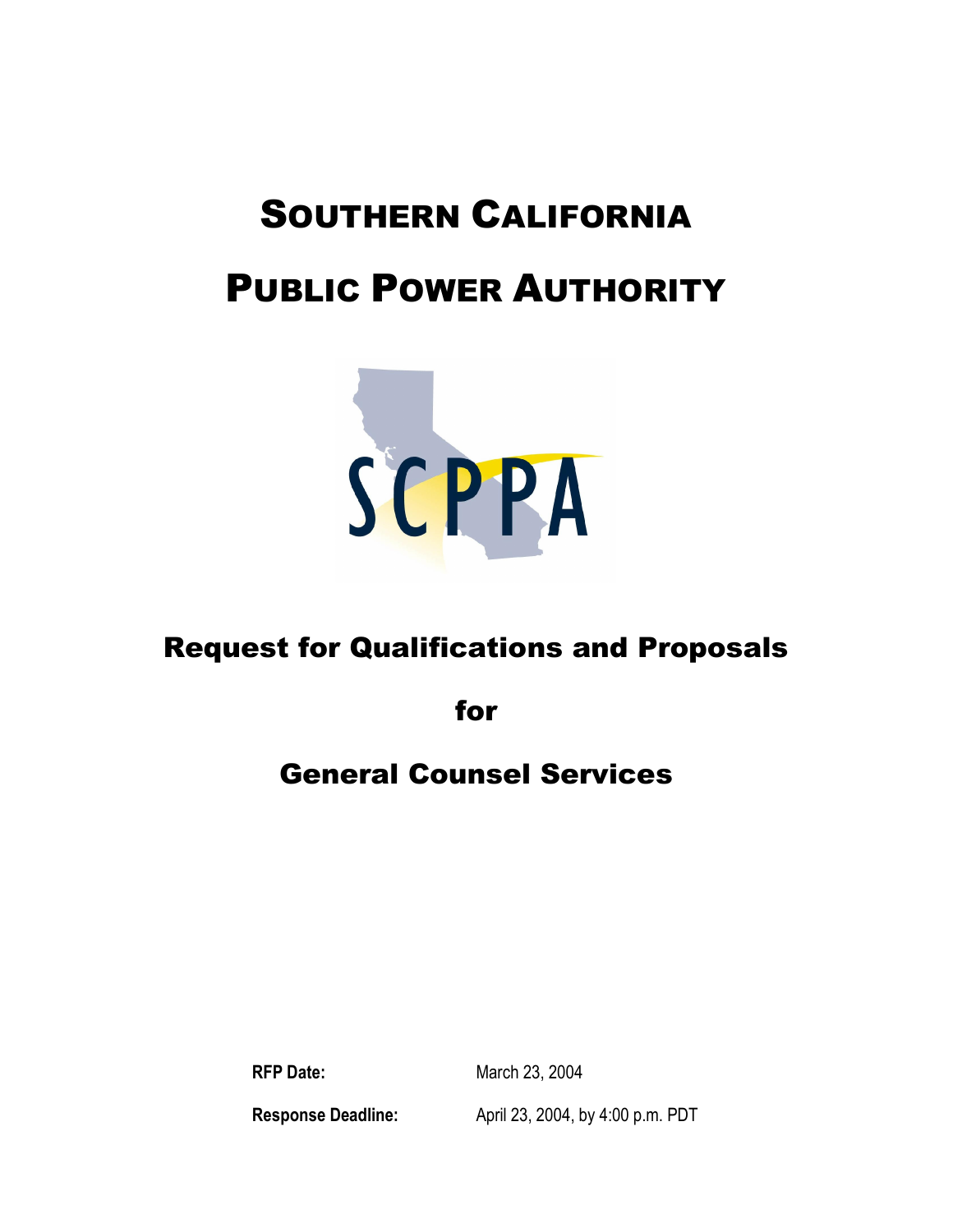The Southern California Public Power Authority (SCPPA) is soliciting proposals from qualified law firms or individual lawyers to provide general counsel legal services on an as-needed basis. SCPPA, the membership of which is comprised of 11 cities and one irrigation district of the State of California, was formed in 1980 as a joint powers agency and a public entity for the purpose of the planning, financing, development, acquisition, construction, operation and maintenance of projects for the generation and transmission of electric energy. Governance is provided by a Board of Directors consisting of one representative for each of the members. To date, SCPPA has provided financing on behalf of participating members in the Palo Verde Nuclear Generating Station, Southern Transmission Project, Mead-Phoenix Transmission Project, Mead-Adelanto Transmission Project, San Juan Generating Station Unit 3, Multiple Project Revenue Bonds, Magnolia Power Project and several refinancings for these same projects. For more information about SCPPA please refer to the website at <www.scppa.org>.

The first part of the selection process will be to assess the qualifications of the firms or individual lawyers submitting proposals. After determining the most qualified firm or individual lawyer, the process will consider the fee proposals submitted as a part of the process. This two step process is considered a Request for Qualifications followed by a Request for Proposals. Both proposals are submitted at the same time with the fee portion submitted in a sealed envelope.

#### **Desired Knowledge, Experience and Expertise**

The qualified law firm or individual lawyer ideally will have in-depth knowledge, experience and expertise on a variety of legal and factual matters that frequently arise with respect to SCPPA, but not limited to the following:

- 1. California law relating to joint powers agencies, particularly joint powers agencies for electric utility matters, and a joint powers agency's authority to issue debt.
- 2. Compliance with Ralph M. Brown Act, particularly with respect to joint powers agencies.
- 3. Compliance with the California Public Records Act and California Environmental Quality Act.
- 4. California and Federal laws relating to municipal utilities and irrigation districts providing electric service.
- 5. Historical, current and proposed California electric industry restructuring matters.
- 6. SCPPA's existing projects, including power sales contracts, transmission service contracts and project agreements.
- 7. Negotiating and drafting complex electric utility-related contracts, particularly involving multiple parties/owners.
- 8. Broad, general knowledge and experience in electric systems operations.
- 9. SCPPA members and their respective electric utility systems and operations.
- 10. SCPPA procurement code or other applicable public contracting legal requirements.
- 11. Federal and California electric utility litigation and regulatory experience.
- 12. Public power issues and dynamics in California and the country.
- 13. California conflict of interest statutes and regulations, particularly as they may apply to members of the board of directors of a joint powers agency.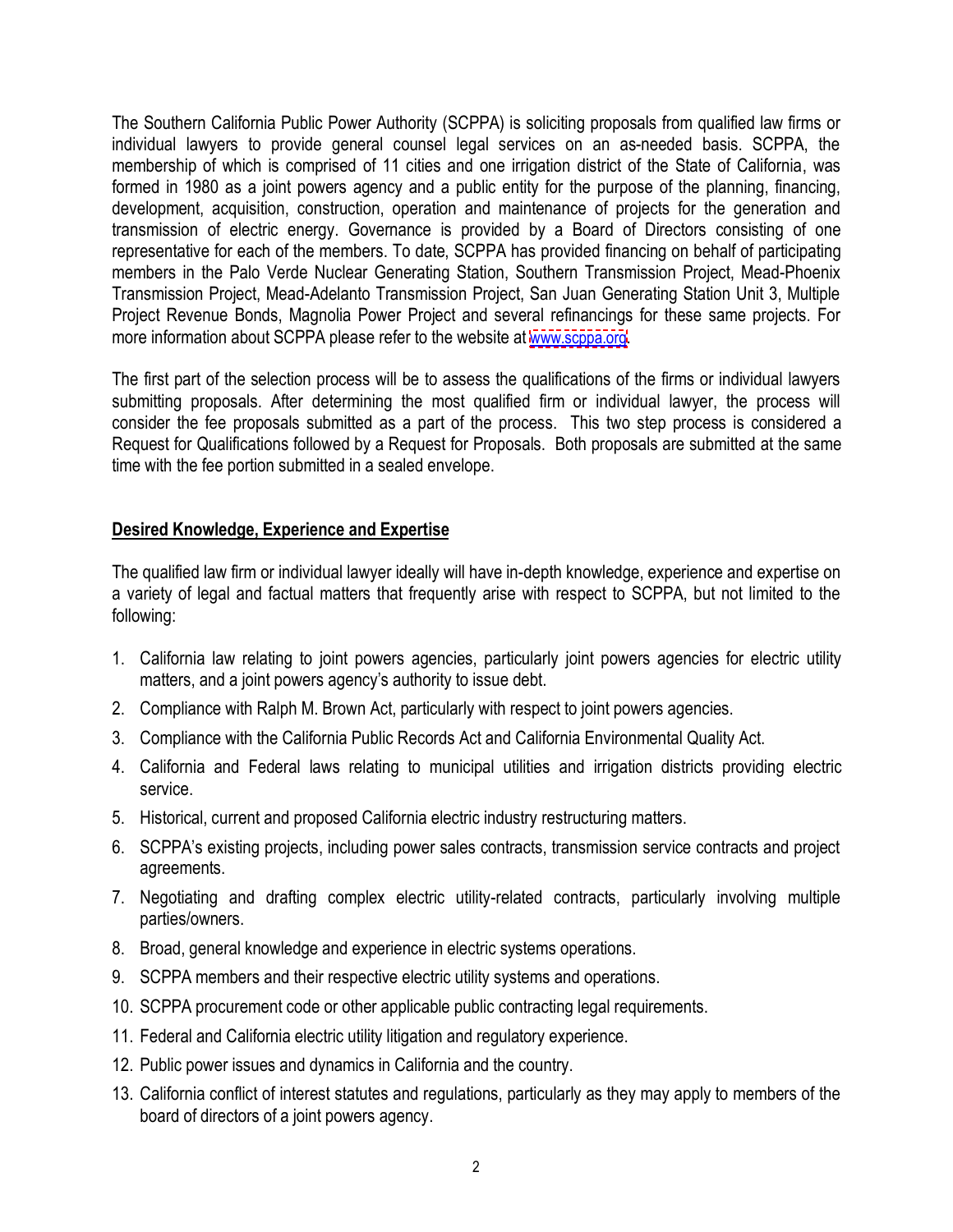#### **Accessibility**

Accessibility is very important to SCPPA. It is SCPPA's desire that the qualified firm or individual be available by telephone anytime to provide legal assistance to SCPPA as well as attendance at the regularly scheduled monthly SCPPA Board of Director's meetings (generally held the third Thursday of each month). Please address in your proposal the individual(s) that would be available to provide requested legal services to SCPPA in the event the "lead" attorney is unavailable (e.g. illness, vacation, etc).

#### **Scope of Services**

The selected qualified law firm or individual lawyer is expected to advise SCPPA concerning legal rights, obligations and privileges by performing the following duties and responsibilities:

- 1. Legal research, interpretation and advice regarding provisions of California and Federal Constitutions, statutes, decisions, ordinances and regulations for joint powers agencies.
- 2. Examine facts, data and relevant law to determine advisability of defending or prosecuting lawsuits.
- 3. Assist SCPPA with respect to its financings, including issuing legal opinions related to the issuance, marketing and sale of SCPPA debt.
- 4. Act as agent of SCPPA in a wide range of circumstances and transactions.
- 5. Represent SCPPA in litigation including administrative and court proceedings regarding any SCPPA matter.
- 6. Advise SCPPA concerning matters involving internal affairs, directors, officers and relations with the general public.
- 7. Review, negotiate and/or draft a wide range of contracts for SCPPA or one or more of its members, and have the adequate staff/facilities to do so efficiently.
- 8. Prepare resolutions (as requested) and approve resolutions prepared by SCPPA staff and others for SCPPA Board approval, and attend all regular and special Board meetings.
- 9. Administer other legal matters.
- 10. Undertake and carry out those legal services requested by the SCPPA Board of Directors or SCPPA's Executive Director.

#### **Term of Contract**

SCPPA desires a service contract with a term of three (3) years, with the right of SCPPA to terminate upon 30 days prior written notice.

#### **Conflicts of Interest**

SCPPA does not want to hire a law firm or individual lawyer that frequently cannot provide the requested legal service for SCPPA due to conflict of interest concerns. Please address this issue in your proposal. Also provide statement(s) identifying any potential conflicts of interest with other clients or interests of the firm or individual.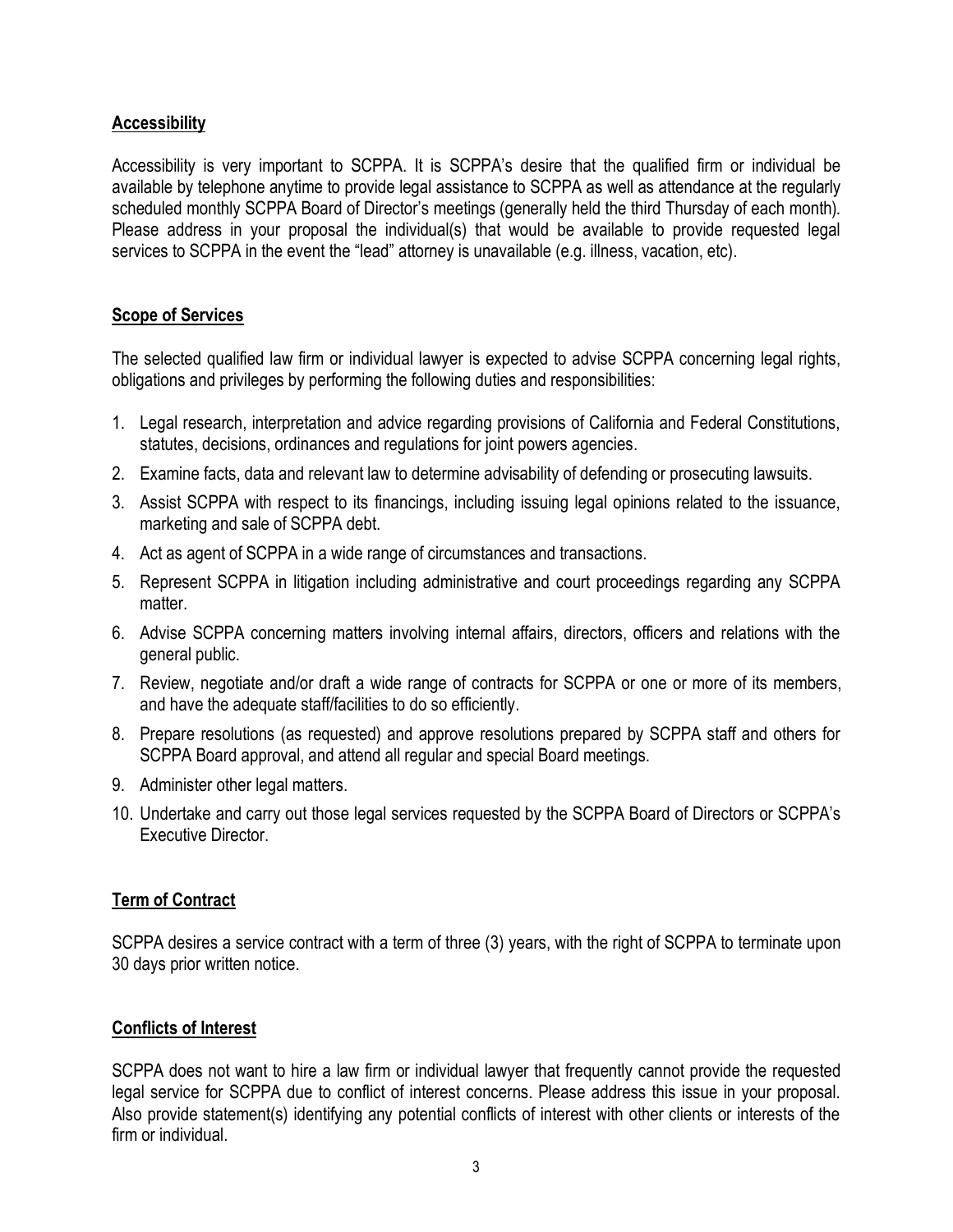#### **General Counsel Selection Schedule**

The various tasks and the corresponding target completion dates associated with the selection of a qualified law firm for general counsel services are outlined below:

| <b>Board Action/ Work Task</b>                                                                         | <b>Completion Date</b> |
|--------------------------------------------------------------------------------------------------------|------------------------|
| SCPPA Legal Committee and Executive Committee approves RFP<br>for General Counsel services             | March 22, 2004         |
| Deadline to submit proposals to RFP                                                                    | April 23, 2004         |
| SCPPA Executive Committee and staff review proposals and<br>interview candidate firms                  | May 14, 2004           |
| SCPPA Board of Directors selects a qualified firm or individual<br>lawyer for General Counsel services | May 20, 2004           |

#### **Elements of Proposal**

Please include the following required information in your proposal:

- 1. Cover letter.
- 2. Provide a description of your firm's or your relevant knowledge, experience and expertise with respect to those matters described in the "Legal Expertise" section. You may include a list of any other expertise you or your firm have that would be available to SCPPA on a special-need basis.
- 3. Provide a description of your firm's or your capabilities and understanding of the legal services to be performed for SCPPA in the "Scope of Services" section.
- 4. Maximum length of proposal shall not exceed 10 pages, excluding resumes, reference contacts.
- 5. Resume of attorney that would serve as General Counsel and resumes of any other lawyers and/or key staff that would have primary responsibility of providing General Counsel services to SCPPA. Resumes should emphasize professional experience, reputation and capabilities in the areas described in the "Desired Knowledge, Experience and Expertise" section as well as "Scope of Services" section and previous experience as General Counsel, preferably for a California joint powers agency or municipal electric utility.

Your fee proposal shall be submitted in a separate sealed envelope. SCPPA is open to retainers or hourly-rate fee schedules or some combination thereof. The fee proposal shall show a compensation schedule for legal services. If a retainer is offered, provide a statement of how the retainer fee would be determined and administered. For hourly-rate fees, provide a detailed statement for all personnel who would perform legal services for SCPPA and the minimum billing time charged (i.e., tenths, quarters, or half).